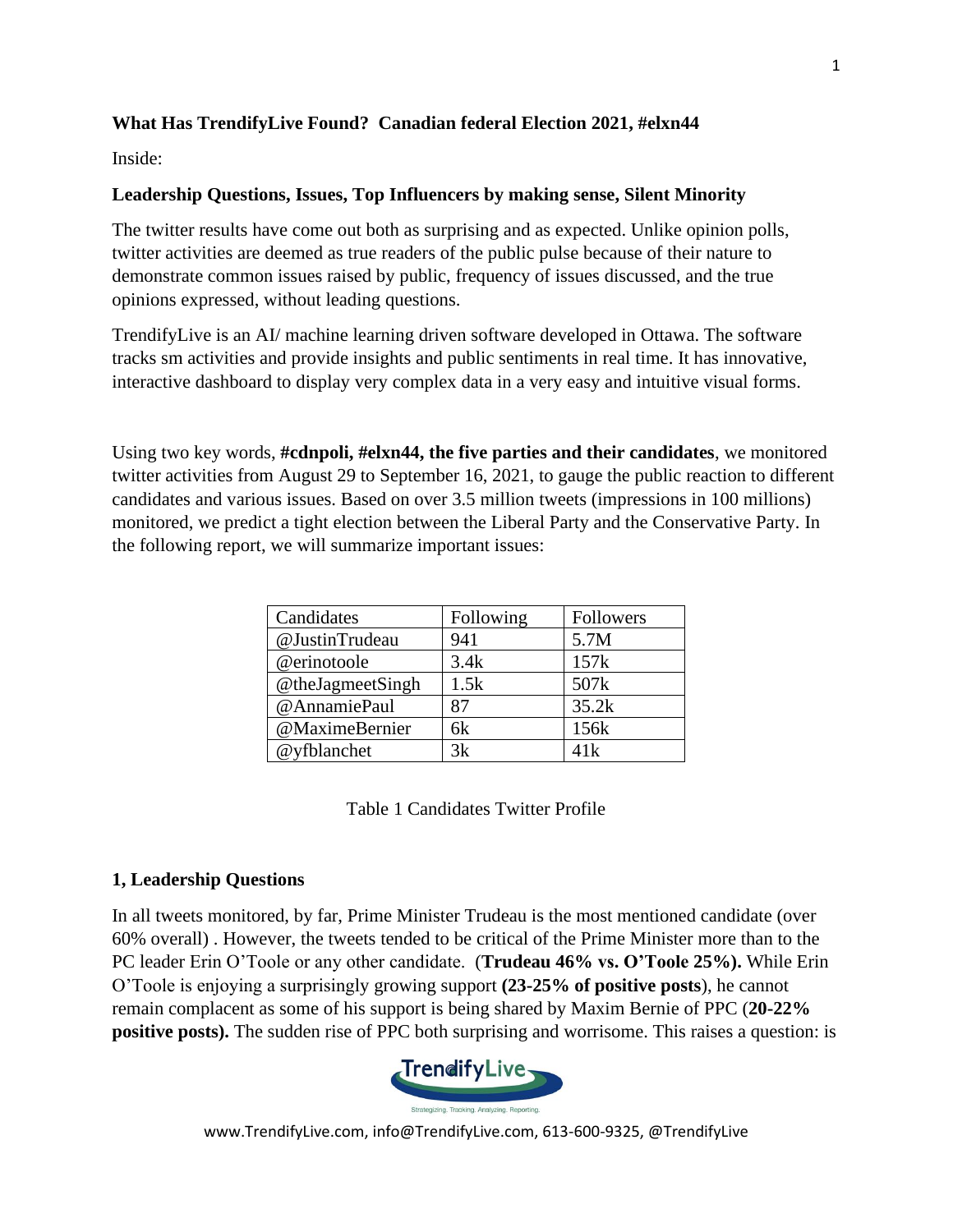there a growing support for PPC? Or, is PPC well organized and efficient in using twitter activities for its campaigns?

NDP voters are still undecided or, even more concerned for the leadership, some of the NDP support is likely to go to Liberals, as per the tweets. When combined, the overall percentage of twitter activities could be divided as follows:

| Keyword/Issue                      | Percentage of each keyword | Overall |
|------------------------------------|----------------------------|---------|
| <b>Support for Liberal</b>         |                            | 46%     |
| #voteliberal                       | 15%                        |         |
| #forwardforeveryone                | 6%                         |         |
| #istandwithtrudeau                 | 10%                        |         |
| #nevervoteconservative             | 16%                        |         |
| <b>SUPPORT FOR PC</b>              |                            | 25%     |
| #securethefuture                   | 1%                         |         |
| #conservative                      | 3%                         |         |
| $\#$ cpc                           | 10%                        |         |
| #trudeaumustgonow                  | 5%                         |         |
| #idontstandwithtrudeau             | 1%                         |         |
| #votetrudeauout                    | 5%                         |         |
| <b>Support for People Party of</b> |                            | 22%     |
| Canada                             |                            |         |
| #voteppc                           | 22%                        |         |
| <b>Support for NDP</b>             |                            | 7%      |
| #ndp                               | 7%                         |         |

Table 2 issues



www.TrendifyLive.com, info@TrendifyLive.com, 613-600-9325, @TrendifyLive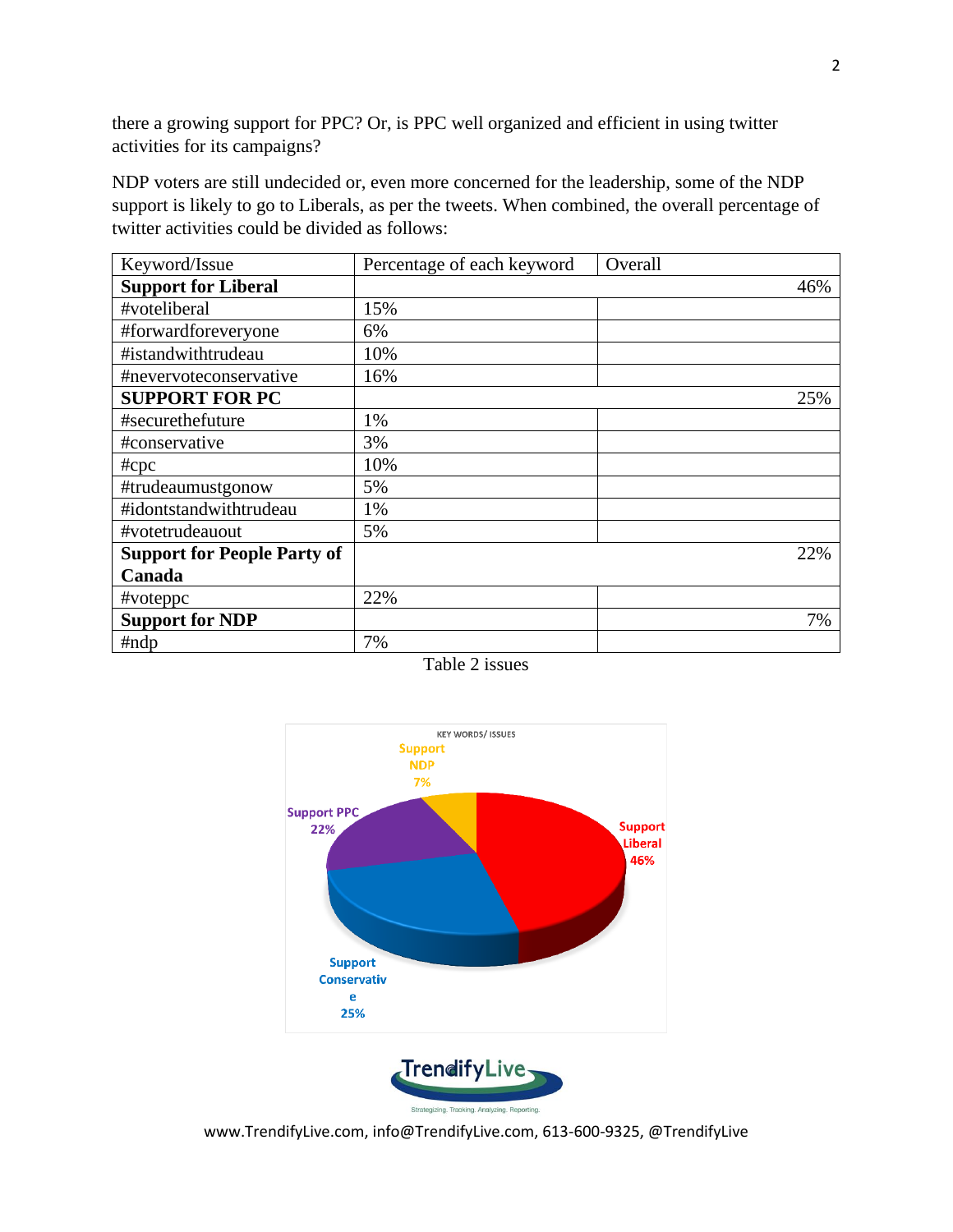According to twitter activities monitored for the period mentioned above, the total support(issues) for NDP stands at 7% and the PPC at 20-22%. If twitter activities tell a story, it is the sudden change of attitude towards the PPC which has received twitter supports higher than that to NDP and only about 3% less than the PC.

| <b>Party Leader</b>                     | $%$ Of<br><b>Mentions</b> | <b>Party Mentions</b>  | % Of Mentions  |
|-----------------------------------------|---------------------------|------------------------|----------------|
| Justice Trudeau                         | 61                        | <b>Liberal Party</b>   | 58             |
| Erin O'Toole                            | 28                        | <b>CPC</b>             | 29             |
| Jagmeet Singh                           | 10                        | <b>NDP</b>             | 7              |
| Anamie Paul                             |                           | <b>Canadian Greens</b> | $\overline{2}$ |
| <b>Yves-Francois</b><br><b>Blanchet</b> | 0.5                       | <b>Bloc Quebecois</b>  | 4              |

Table 3 Mentions leaders, parties



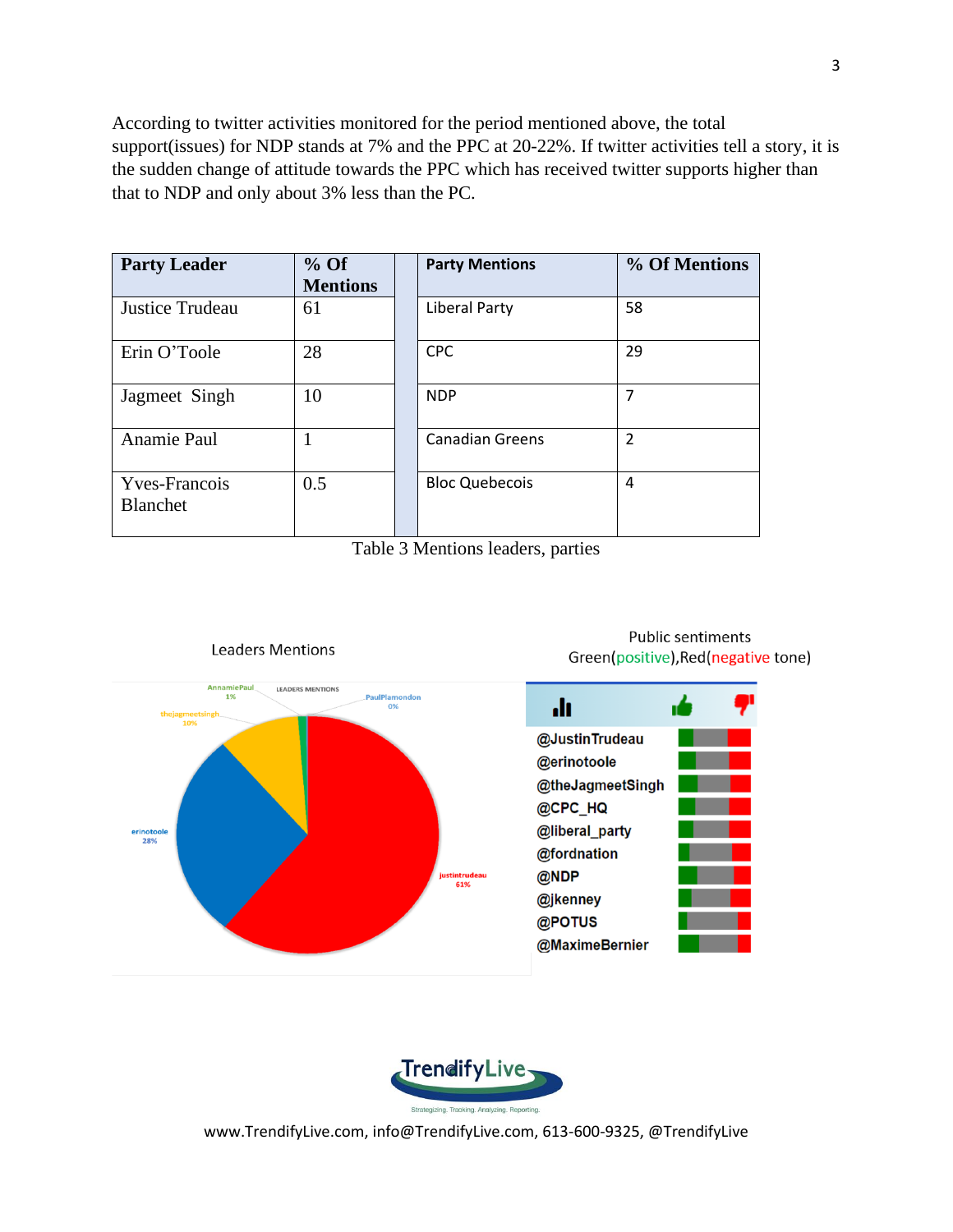

# **2, Issues Identified**

### **"No Vaccine Passport"**

➢ According to twitter activities, voters who demand "No Vaccine Passport Anywhere" seem to see the issue of vaccine passports as a joke. They protested that vaccine passports are unjust, do not work and infringe on our freedom. These twits have shown growing support for Maxime Bernier and his People's Party. This support seems to have taken some wind out of Erin O'Toole's sails. The Novaccinepassport voters have gone as far as saying that pressures for vaccine do amount to crimes against humanity. Some of the twits have indicated that rhetoric from Maxime Bernie is fueling insane protests.

## **Climate Action/Climate Change**

 $\triangleright$  The three most mentioned environmental issues are: climate emergency, climate crisis and climate action. Voters are asking for urgent, bold, ambitious climate action now. They recognize that September 20 was the time to make a choice on this issue. The twits asked that climate action needs to be a priority and expressed concern over O'Toole's target and the implications to Paris Accord. They advised that climate deniers should not ruin the country and declared their support for climate action with a guarantee of good jobs, saying that the economy and environment are indivisible. A twit said, "You can't "Secure the Future" with less #climateaction."

### **Vaccine Passport**

 $\triangleright$  Equally committed, Vaccinepassport supporters have claimed through their twits that they will be voting merely on the basis of this issue. They called for support to Trudeau, saying

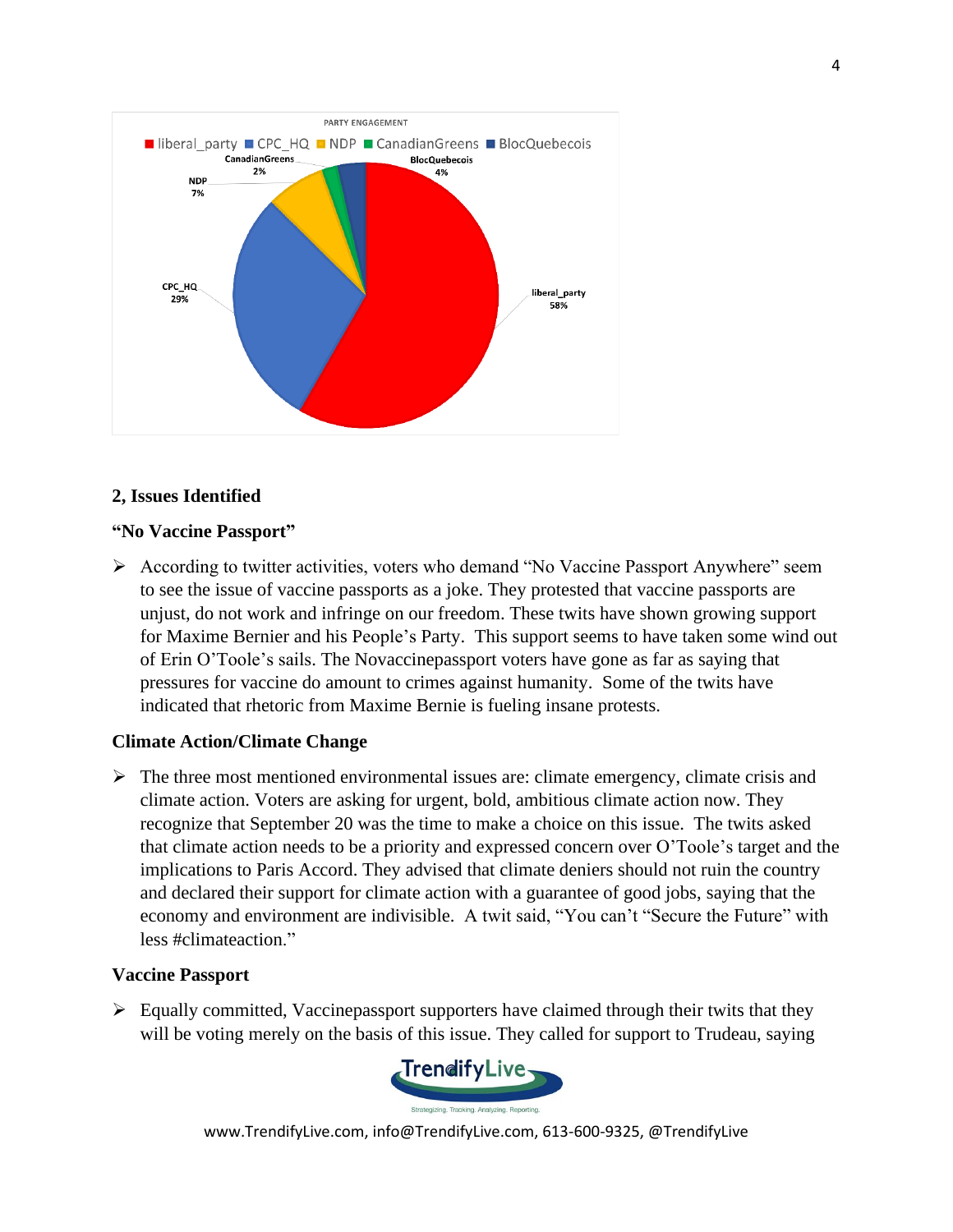"vaccines are here to save lives." They compared the current COVID problem to a house on fire and urged the PM not to back down. In the same context, twitters are complaining that Erin O'Toole is pampering the NoVaccinePassports, thereby endangering the rest of Canadians

While strong in their position, these twits seem to indicate that the vaccine passport was being used to split the conservative vote. At the same time, some voters have declared their decision never to vote for PC only because of the Vaccinepassport issue. Some went to the extent of advising the PC leader, "stop courting the antivaccine vote before it is too late." Others stated that the blame falls squarely on PC leader for allowing antivaccine candidates to run for this party. Antivacciners had been empowered, they said, by Erin O'Toole. .

There were displeased twits that the Prime Minister was a target at a rally, calling the protesters "Far right terrorists." The PM and NDP leaders received compliments for ccontinuing to condemn the antivacciners. "The time spent travelling, harassing and threatening Justin Trudeau and his details could have been used to make that phone call to set up an appointment for vaccine." These same antivacciners are haunting everybody's campaign, not just @JustinTrudeau . They will stop at nothing, until governments abandon all efforts to protect anybody from serious disease from Covid-19," were some of the comments.

## **Mental Health**

 $\triangleright$  On mental health, it was clear that Canadians are tired waiting on mental health action. While they are relieved to see mental health as an election issue which has been long in coming, they questioned the whole concept of universality when some services are not even covered. According to the twits, Canadians are watching as to which of the leaders will deliver on the mental health commitments and that they expect real action, no longer hopeful declarations.

## **Housing**

➢ Voters continue to uphold that "*a home is a human right*." As such, they have used their twits to note their frustrations and to demand action on wide ranging issues, including: homelessness, house rents, evictions, the existing housing crisis and blind bidding which, they observed, was an issue long overdue for action.

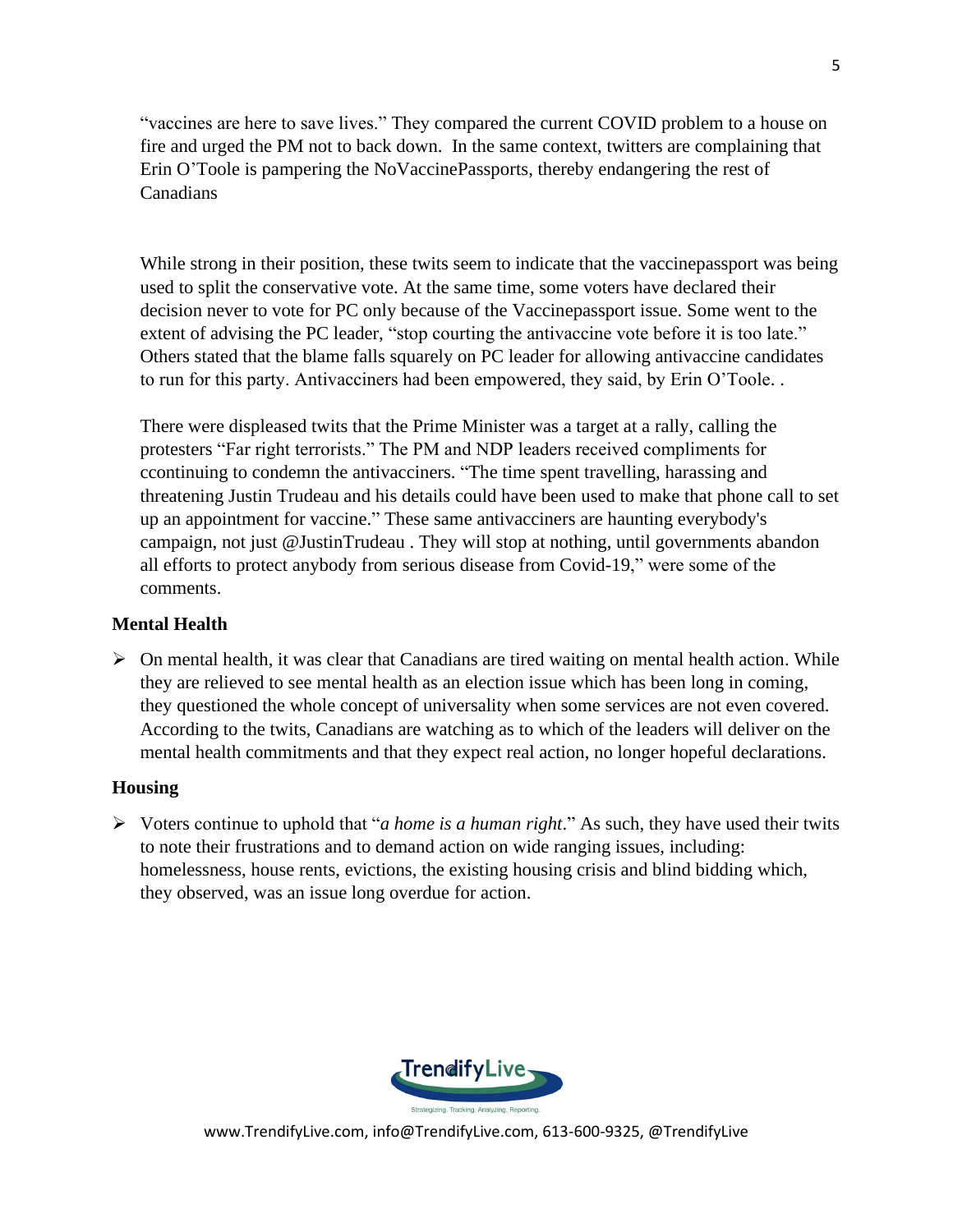### **Gun Control**:

➢ Twits on assault weapons were raised as voters complained, "complacency is our enemy." They protested that no civilian needs an assault, semi-automatic/ automatic weapon in Canada. They urged Canadians to vote smart, taking into consideration such serious issues as gun control.

#### **Indigenous People:**

➢ According to the twits, the 2021 election is likely to see a record number of Indigenous candidates. As such, voters are twitting about making "*wise choices*." Twits in support of Indigenous people noted that the federal election offers a stark choice on reconciliation. They asked for debates specifically on Indigenous people's issue and demanded that Indigenous issues be recognized as priority issues, at the top of what Canada needs to focus on going forward. They asked, "To uphold Indigenous rights, provide security, better future for Indigenous children…Reconciliation requires action." "We call on federal parties to work with Indigenous and marginalized communities to develop targeted policies to improve the health of their members." Issues ranging from Indigenous children, residential schools, drinking water, reconciliation, survivors were mentioned. The issue of clean water received the most reference in the twits.



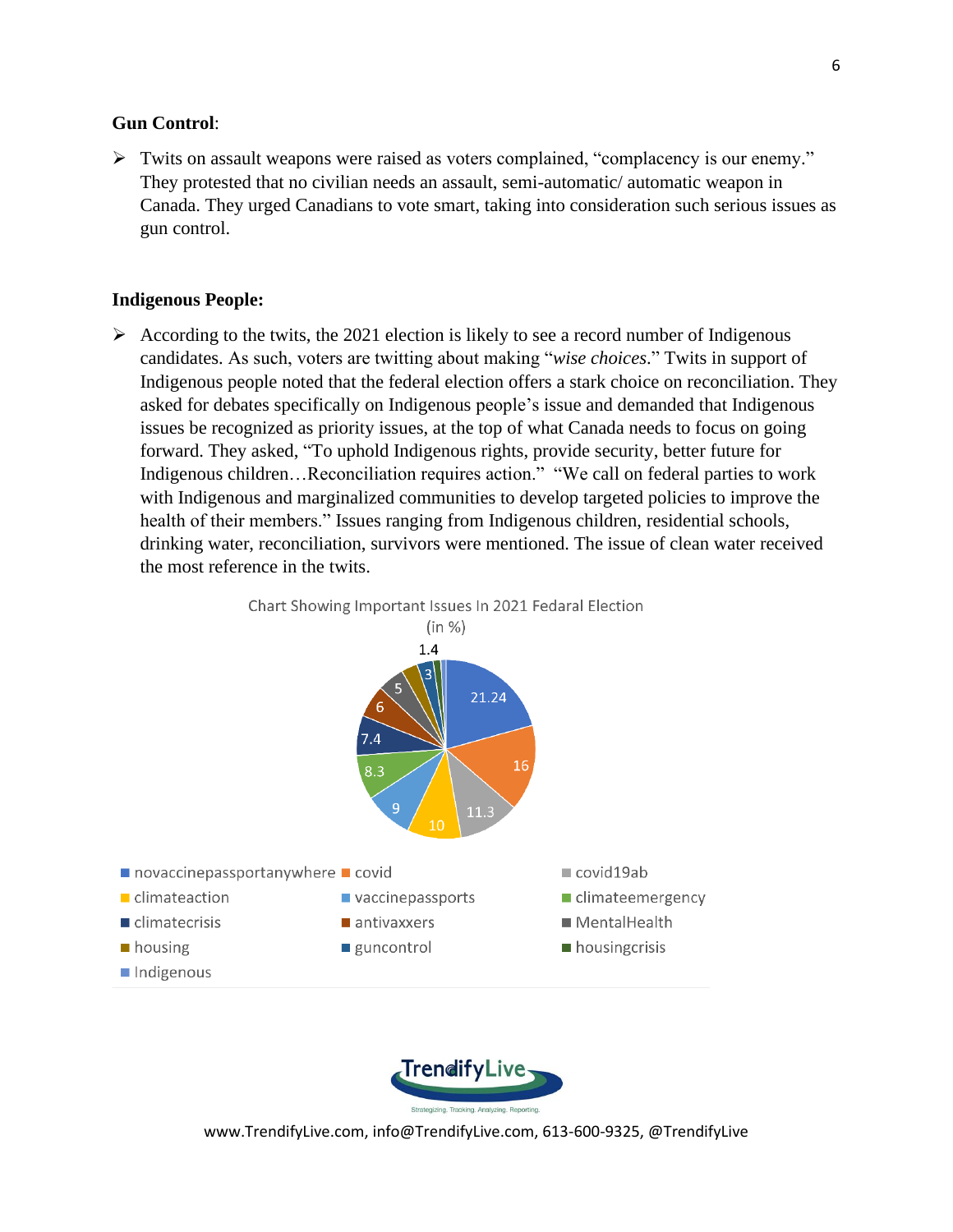

# **3, Top Influencers by making sense of the issues: August 29-September 16th**

**August 29-September 16th**

| @brianlilley           | @kinsellawarren          | @TheBeaverto          | @MarkGerretse      | @thevivafrei              |
|------------------------|--------------------------|-----------------------|--------------------|---------------------------|
| (18%)                  | (15%)                    | n(10%)                | n(10%)             | $(9\%)$                   |
| @AlbertaOtool<br>e(9%) | @MsAmyMacPherso<br>n(8%) | @tylermeredith<br>(8) | @davidakin<br>(7%) | 10<br>@Bret_Sear<br>s(6%) |

Table 4 Influencers

TrendifyLive's announcement and reactions with lots of buzz during #LeadersDebate:

(@TheBeaverton): Top shared content on September 9th

<https://twitter.com/TheBeaverton/status/1436153305827266565>

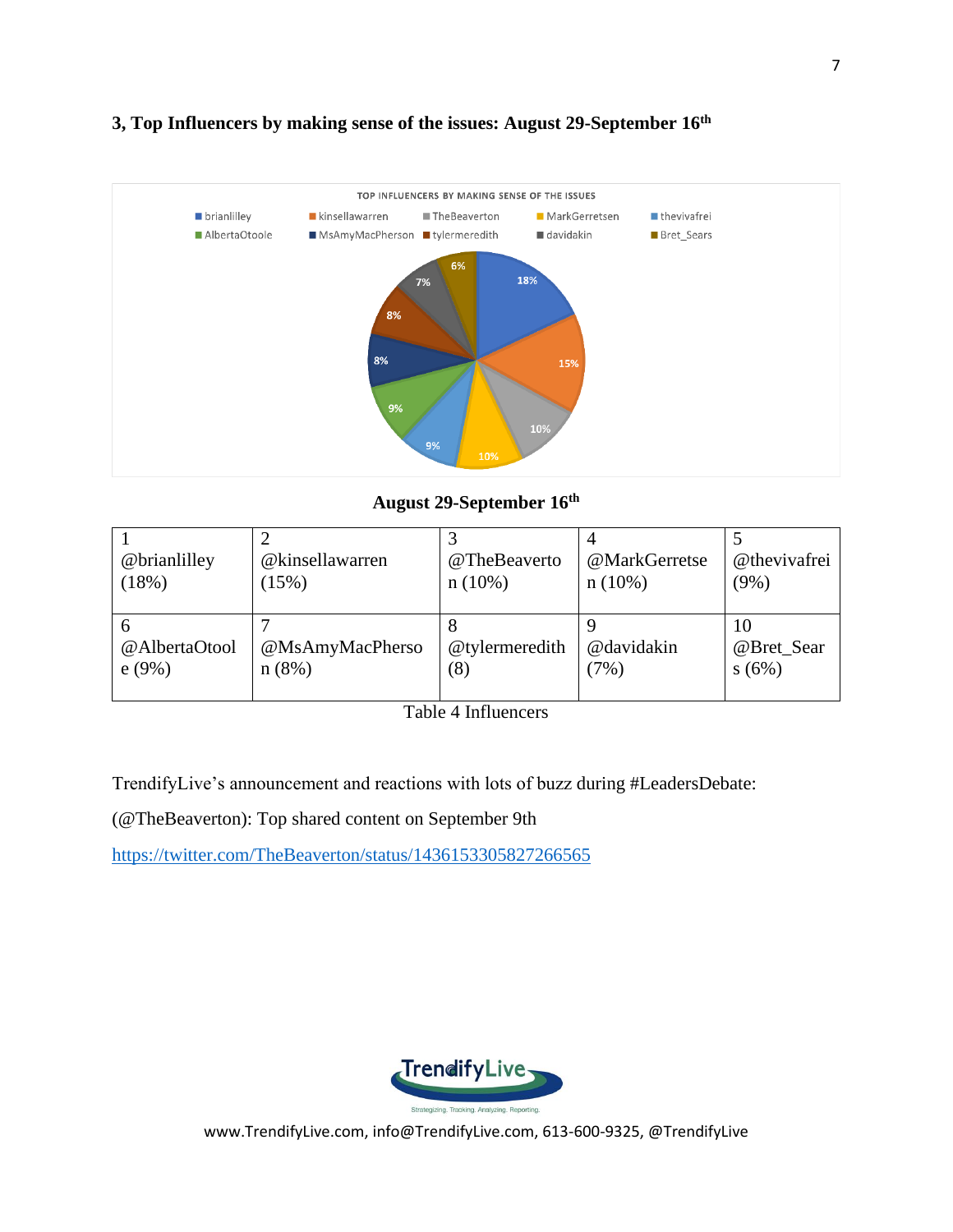## **4, Silent Minority**

In its Twitter analysis, TrendifyLive has identified a surprising element. Despite the seriousness of the issue, the urgency for action required and the prevailing realities, marginal voices were lacking. Black Canadians issues, from systemic racism, to housing to mental health, education did not come up as election issue except on few tweets (@Royal\_College ) out of millions. Though it has been noted by CBC and other media that we black folks disproportionally have been affected by this pandemic, jobs' loss, revenues and suffered with high number of cases.

"The Royal College @Royal\_College:

This #elxn44, we call on federal parties to work with #Indigenous and marginalized communities to develop targeted policies to improve the health of their members. Read more: https://t.co/rpsFvsYDJ5 #cdnpoli @IPACIndigenous @blackdocscanada"

Let's be visible during the election,

let's ensure that our voices being heard,

Let's use twitter as a tool to promote our issues!

Thank you to team members, friends for putting such extra ordinary efforts to go through large data and provide honest feedback to prepare this report on short notice!

# **"TrendifyLive is not affiliated with any parties whatsoever and would like to wish all candidates a good luck"**

TrendifyLive Inc is a high-tech company in Ottawa, Canada. We have been identified by Invest Ottawa, City of Ottawa, Startup Canada, Carleton University, Algonquin College as an innovative team with exciting product. We develop and market TrendifyLive data monitoring and measurement tool that allows clients quickly see ranked and relevant insights/opinions about their reputation on-line and in real time. @AI/machine learning Innovations.

Stay tuned for our next innovation!